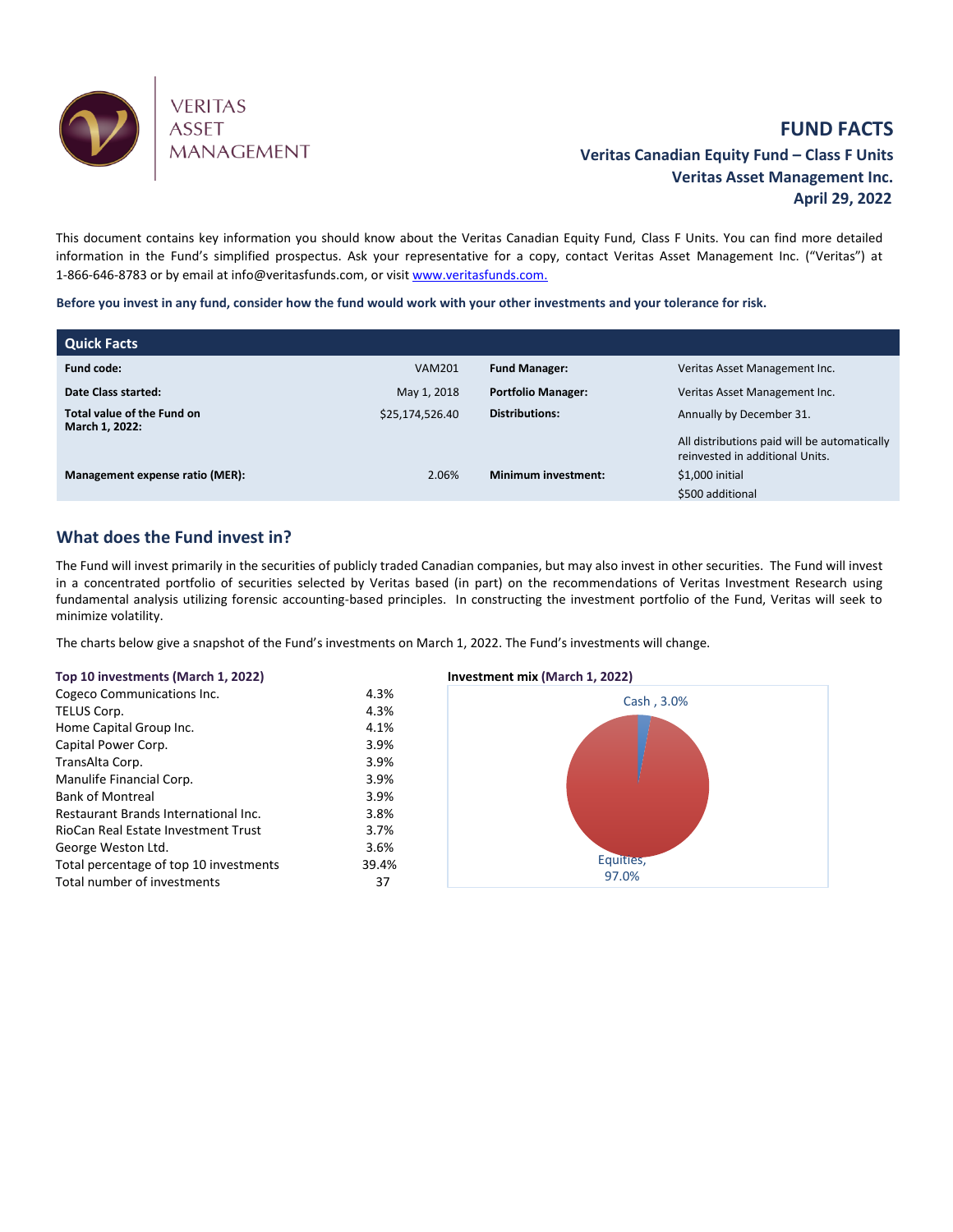## **How risky is it?**

The value of the fund can go down as well as up. You could lose money.

One way to gauge risk is to look at how much a fund's returns change over time. This is called "volatility".

In general, funds with higher volatility will have returns that change more over time. They typically have a greater chance of losing money and may have a greater chance of higher returns. Funds with lower volatility tend to have returns that change less over time. They typically have lower returns and may have a lower chance of losing money.

### Risk Rating

### **Veritas has rated the volatility of this Fund as medium.**

This rating is based on how much the Fund's returns have changed from year to year. It doesn't tell you how volatile the Fund will be in the future. The rating can change over time. A fund with a low risk rating can still lose money.



For more information about the risk rating and specific risks that can affect the Fund's returns, see the "*What are the Risks of Investing in the Fund?"* section of the Fund's simplified prospectus.

### No guarantees

Like most mutual funds, this Fund doesn't have any guarantees. You may not get back the money you invest.

### **How has the Fund performed?**

This section tells you how the Class F Units of the Fund have performed over the past three years. Returns are after the annual expenses have been deducted. These expenses reduce the Fund's returns.

#### Year-by-year returns

This chart shows how the Class F Units of the Fund performed in the past three years. The range of returns and change from year to year can help you assess how risky the Fund has been in the past. It does not tell you how the Fund will perform in the future.



### Best and worst 3-month returns

This table shows the best and worst returns for Class F Units of the Fund in a 3-month period during the past three years. The best and worst 3-month returns could be higher or lower in the future. Consider how much of a loss you could afford to take in a short period of time.

|                    | Return   | 3 months<br>ending  | If you invested<br>\$1,000 at the<br>beginning of the<br>period |
|--------------------|----------|---------------------|-----------------------------------------------------------------|
| <b>Best Return</b> | 14.5%    | January 31,<br>2021 | Your investment<br>would rise to<br>\$1,145.                    |
| Worst<br>Return    | $-16.7%$ | April 30, 2020      | Your investment<br>would decrease<br>to \$833.                  |

#### Average return

The annual compounded rate of return of Class F units of the Fund was 8.8% since inception as of December 31, 2021. If you had invested \$1,000 in this class of units at inception, your investment would now be worth \$1,364.

### **Who is this Fund for?**

### Investors who:

- Plan to invest for the long term
- Want access to research-driven investing
- Want to gain exposure to a diversified portfolio of large cap equities, and
- Are comfortable with a medium risk level**.**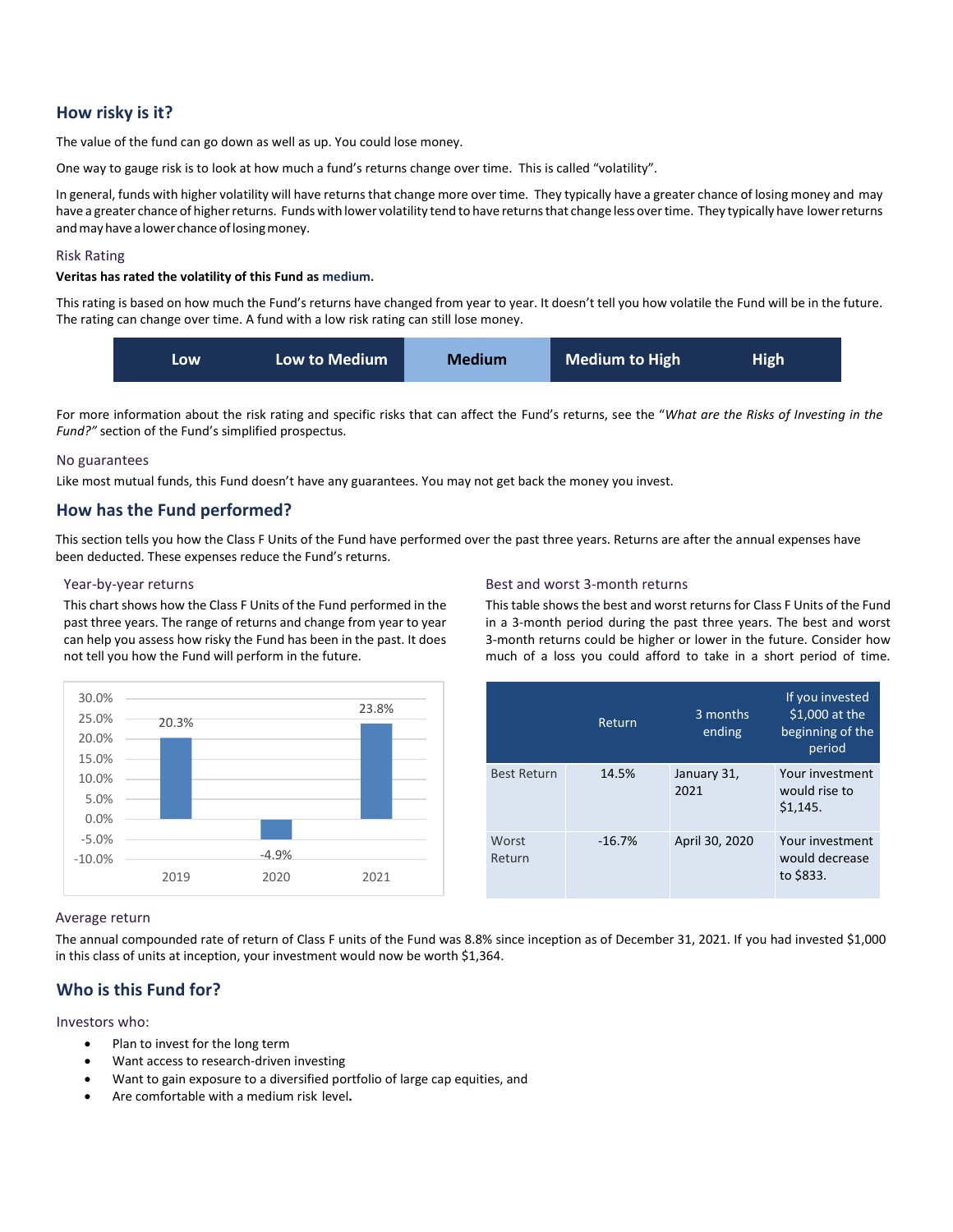## **A word about tax**

In general, you'll have to pay income tax on any money you make on a fund. How much you pay depends on the tax laws where you live and whether or not you hold the fund in a registered plan, such as a Registered Retirements Savings Plan or a Tax-Free Savings Account.

Keep in mind that if you hold your fund outside a registered plan, fund distributions are included in your income for tax purposes, whether you get them in cash or have them reinvested.

### **How much does this cost?**

The following table shows the fees and expenses you could pay to buy, own and sell Class F Units of the Fund.

The fees and expenses – including any commissions – can vary among classes of the Fund and among funds. Higher commissions can influence representatives to recommend one investment over another. Ask about other funds and investments that may be suitable for you at a lower cost.

### Sales charges

There are no sales charges for the purchase of Class F Units of the Fund.

### Fund expenses

You don't pay these expenses directly. They affect you because they reduce the Fund's returns. As at December 31, 2021, the Class F Units' expenses of the Fund were 2.23% of its value. This equals \$22.30 for every \$1,000 invested.

| ANNUAL RATE (AS A % OF THE FUND'S VALUE)                                                                                                                                                                                                                  |       |
|-----------------------------------------------------------------------------------------------------------------------------------------------------------------------------------------------------------------------------------------------------------|-------|
| Management expense ratio (MER)<br>This is the total of the Class F Units' management fee and Class F Units' share of the Fund's operating expenses. Veritas waived<br>some of the Fund's expenses. If it had not done so, the MER would have been higher. | 2.06% |
| Trading expense ratio (TER)<br>These are the Fund's trading costs.                                                                                                                                                                                        | 0.17% |
| Fund expenses                                                                                                                                                                                                                                             | 2.23% |

### More about the trailing commission

There is no trailing commission payable by Veritas in respect of Class F Units of the Fund.

### Other fees

You may have to pay other fees when you buy, hold or sell Units of the Fund.

| Fee                     | What you pay                                                                                                                                                                                                                                                                              |
|-------------------------|-------------------------------------------------------------------------------------------------------------------------------------------------------------------------------------------------------------------------------------------------------------------------------------------|
| Investment advisory fee | Class F Units of the Fund are only available to investors who have a fee-based account with their representative's<br>firm and whose representative's firm has signed an agreement with Veritas. You pay a fee to your representative's<br>firm for investment advice and other services. |
| Short-term trading fee  | Up to 2% of the value of Units you sell within 30 days of buying them. This fee goes to the Fund.                                                                                                                                                                                         |
| Redesignation fee       | Up to 2% of the value of the Units you redesignate. This fee goes to your representative.                                                                                                                                                                                                 |

### **What if I change my mind?**

Under securities law in some provinces, you have the right to:

- withdraw from an agreement to buy mutual funds within two business days after you receive a simplified prospectus or Fund Facts document, or
- cancel your purchase order within 48 hours after you receive confirmation of the purchase.

In some provinces, you also have the right to cancel a purchase, or in some jurisdictions, claim damages, if the simplified prospectus, annual information form, Fund Facts document or financial statements contain a misrepresentation. You must act within the time limit set by the securities law in your province.

For more information, see the securities law of your province or ask a lawyer.